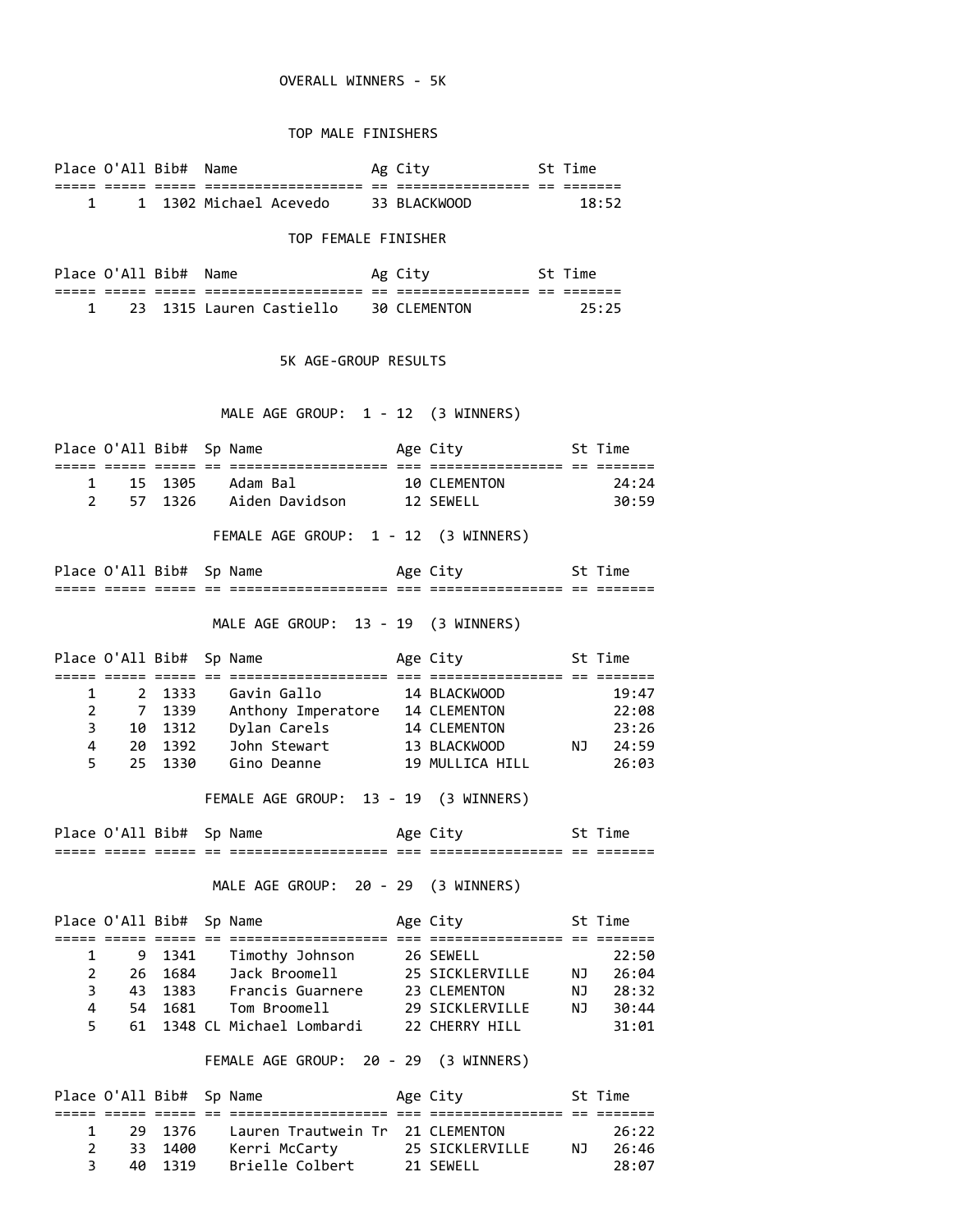|  | 42 1318 | Emily Christman           | 26 BLACKWOOD | 28:31 |
|--|---------|---------------------------|--------------|-------|
|  |         | 44 1375   Kelly Trautwein | 22 CLEMENTON | 28:32 |

# MALE AGE GROUP: 30 - 39 (3 WINNERS)

|              |    | Place O'All Bib# Sp Name |                | Age City               |     | St Time |
|--------------|----|--------------------------|----------------|------------------------|-----|---------|
|              |    |                          |                |                        |     |         |
| $\mathbf{1}$ |    | 13 1307                  | Rudy Belko     | 30 GLASSBORO           |     | 24:03   |
| 2            |    | 14 1372                  | James Specht   | 37 SOMERDALE           |     | 24:16   |
| 3            |    | 17 1387                  | Joshua Canales | <b>32 SICKLERVILLE</b> | NJ. | 24:44   |
| 4            | 19 | 1686                     | Lee Taggart    | <b>39 SICKLERVILLE</b> | NJ. | 24:53   |
| 5.           |    | 22 1360                  | Joseph Ramos   | <b>31 SICKLERVILLE</b> |     | 25:22   |

### FEMALE AGE GROUP: 30 - 39 (3 WINNERS)

|   |     | Place O'All Bib# Sp Name |                                  | Age City            | St Time |
|---|-----|--------------------------|----------------------------------|---------------------|---------|
|   |     |                          |                                  |                     |         |
| 1 |     | 69 1364                  | Stephanie Rosenhoov 33 BLACKWOOD |                     | 33:18   |
| 2 |     | 76 1365                  | Stephanie Schaeffer              | 38 BLACKWOOD        | 34:56   |
| 3 | 80. | 1367                     | Desiree Sergi                    | 36 WENONAH          | 35:46   |
| 4 | 82  | 1308                     | Sweta Biswas                     | <b>31 CLEMENTON</b> | 35:56   |
| 5 | 89  | 1322                     | Charelle Collins                 | 33 VOORHEES         | 41:35   |

MALE AGE GROUP: 40 - 49 (3 WINNERS)

|    |     | Place O'All Bib# Sp Name |                 | Age City      |     | St Time |
|----|-----|--------------------------|-----------------|---------------|-----|---------|
|    |     |                          |                 |               |     |         |
| 1  |     | 3 1351                   | William Martin  | 47 BLACKWOOD  |     | 20:09   |
| 2  |     | 8 1306                   | Baris Bal       | 44 CLEMENTON  |     | 22:31   |
| 3  |     | 18 1352                  | Orlando Mercado | 46 BLACKWOOD  |     | 24:53   |
| 4  | 28. | 1399                     | Carl Hansen     | 45 LINDENWOLD | NJ. | 26:21   |
| 5. |     | 36 1386                  | Sean Kerrigan   | 47 SOMERDALE  | ΝJ  | 27:24   |

FEMALE AGE GROUP: 40 - 49 (3 WINNERS)

| Place O'All Bib# Sp Name |         |                     | Age City        |     | St Time |
|--------------------------|---------|---------------------|-----------------|-----|---------|
|                          |         |                     |                 |     |         |
| 1                        | 27 1347 | Michelle Lapinson   | 44 SEWELL       |     | 26:12   |
| 2                        | 34 1390 | Kelly Worrell       | 42 CHERRY HILL  | NJ. | 27:20   |
| 3                        | 47 1345 | Traci Krause        | 49 BLACKWOOD    |     | 29:02   |
| 4                        | 50 1332 | Raina Fitzgerald-An | 47 SICKLERVILLE |     | 29:37   |
| 5.                       | 51 1320 | Tina Cole           | 46 SICKLERVILLE |     | 30:01   |

MALE AGE GROUP: 50 - 59 (3 WINNERS)

| Place O'All Bib# Sp Name |             |         |                        | Age City            |     | St Time |
|--------------------------|-------------|---------|------------------------|---------------------|-----|---------|
|                          |             |         |                        |                     |     |         |
| $\mathbf{1}$             |             |         | 4 1396 Brian W. Murphy | 52 SOMERDALE        | NJ. | 21:29   |
|                          | $2^{\circ}$ |         | 5 1331 CL Lance Fargo  | 52 OCEAN VIEW       |     | 21:51   |
| 3                        |             | 6 1687  | Neil Van Aartrisk      | 57 BURLINGTON       | ΝJ  | 21:58   |
| 4                        |             | 12 1374 | John Trautwein         | <b>52 CLEMENTON</b> |     | 23:31   |
| 5.                       |             | 16 1384 | Joseph Collins         | 56 ERIAL            | NJ. | 24:43   |

### FEMALE AGE GROUP: 50 - 59 (3 WINNERS)

| Place O'All Bib# Sp Name |         |                     | Age City          |     | St Time |
|--------------------------|---------|---------------------|-------------------|-----|---------|
|                          |         |                     |                   |     |         |
| 1                        | 41 1356 | Nicole Orchard      | 50 CLEMENTON      |     | 28:26   |
| 2                        | 45 1395 | Maria Paula Alexand | 57 LAUREL SPRINGS | ΝJ  | 28:47   |
| 3.                       | 56 1321 | Astrid Collins      | 50 SICKLERVILLE   |     | 30:51   |
| 4                        | 64 1683 | Anna Brommell       | 57 SICKLERVILLE   | NJ. | 31:27   |
| 5.                       | 65 1394 | Linda Murphy        | 52 SOMERDALE      | NJ. | 31:31   |

MALE AGE GROUP: 60 - 69 (3 WINNERS)